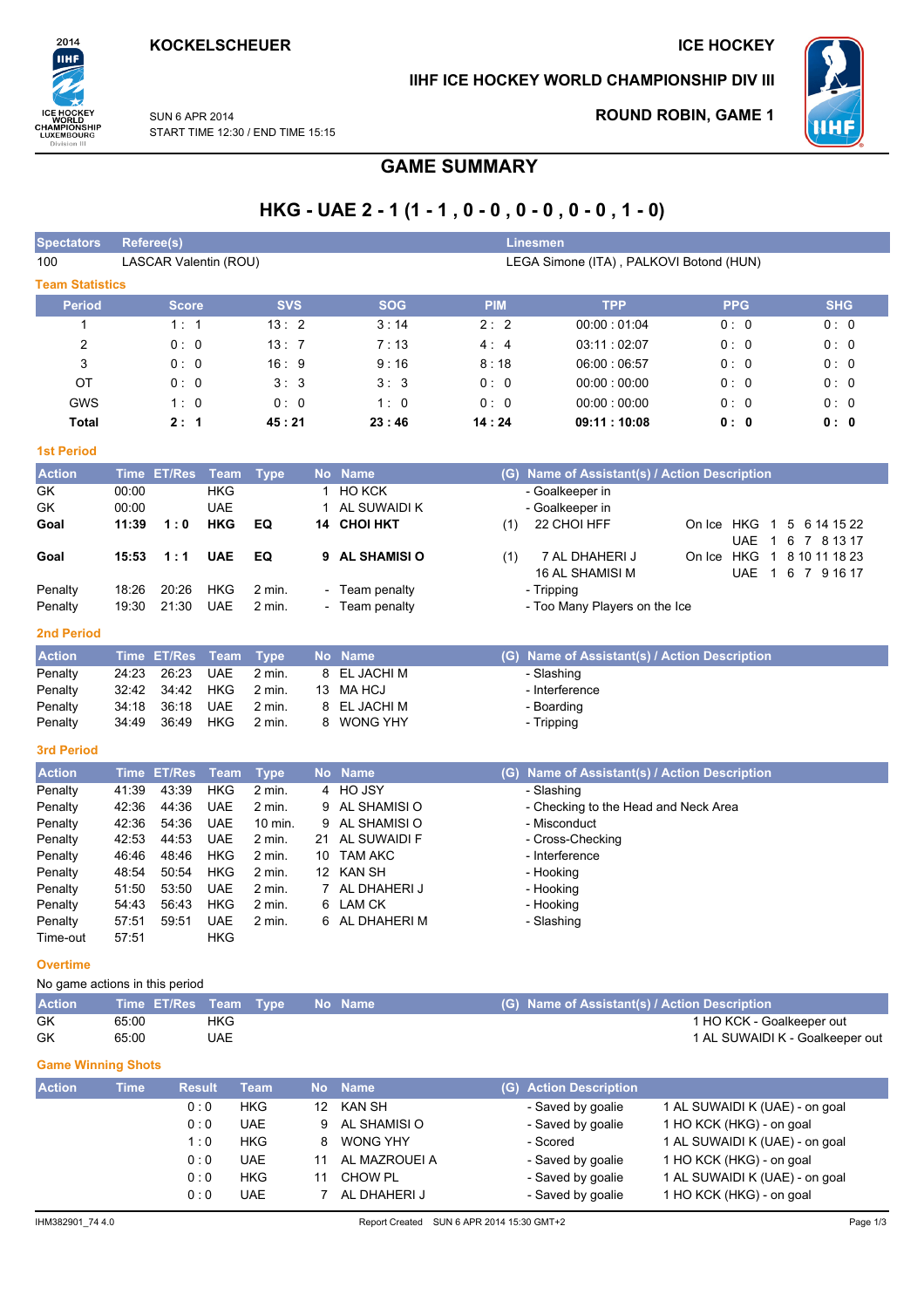## **KOCKELSCHEUER**

### **ICE HOCKEY**



### IIHF ICE HOCKEY WORLD CHAMPIONSHIP DIV III



**MIP** 65:00

 $\overline{21}$ 

**ROUND ROBIN, GAME 1** 

SUN 6 APR 2014 START TIME 12:30 / END TIME 15:15

| <b>Action</b> | $\blacksquare$ Time | Result Team |     | <b>No</b> Name | (G) Action Description |
|---------------|---------------------|-------------|-----|----------------|------------------------|
| GWG           | 65:00               | 1:0         | HKG | WONG YHY       |                        |

### **Goalkeeper Records**

| Team: HKG - Hong Kong    |            |            |            | Team : UAE - UA Emirates |            |    |
|--------------------------|------------|------------|------------|--------------------------|------------|----|
| l No Name                | <b>SOG</b> | <b>SVS</b> | <b>MIP</b> | No Name                  | <b>SOG</b> | -S |
| HO King Chi King         | 46         | 45         | 65:00      | 1 AL SUWAIDI Khaled      | 23         |    |
| 20 KEUNG Emerson Kwokway |            |            |            | 20 AL DHAHERI Ahmed      |            |    |

### **Game Statistics**

| Team: HKG (red)    |                              |   |              |             |                  |                |                |              |        |   |                |                |           |              |             |
|--------------------|------------------------------|---|--------------|-------------|------------------|----------------|----------------|--------------|--------|---|----------------|----------------|-----------|--------------|-------------|
|                    | Head Coach: BECK Barry david |   |              |             |                  |                |                |              |        |   | Shots on Goal  |                |           |              |             |
| <b>No Pos</b>      | <b>Name</b>                  | G | A            | P           | <b>PIM</b>       | FO+            | FO-            | $FO+/-$      | FO%    |   | $\overline{2}$ | 3 <sup>2</sup> | <b>OT</b> | <b>TS</b>    | $+/-$       |
| 5 F                | SHAM Alvin Cheuk Him +A      | 0 | 0            | 0           | 0                | 12             | 16             | -4           | 42.86  | 1 | 1              | 2              |           | 5            | $+1$        |
| 8<br>D             | <b>WONG Yin Hay Yannick</b>  |   | 0            |             | 2                | $\overline{c}$ | $\overline{2}$ | $\Omega$     | 50.00  | 0 | 0              | $\Omega$       |           |              | $-1$        |
| D<br>11            | <b>CHOW Pak Lun</b>          | 0 | $\Omega$     | $\Omega$    | $\Omega$         | $\mathbf 0$    | 0              | 0            | 0.00   | 0 | $\mathbf 0$    | 0              | 0         | 0            | $-1$        |
| F<br>14            | CHOI Ho Kwong Terry          |   | 0            |             | 0                | 0              | 0              | 0            | 0.00   | 1 | 2              | 1              | 0         | 4            | $+1$        |
| 22 F               | CHOI Hiu Fung Franky         | 0 |              |             | 0                | 0              | $\overline{2}$ | $-2$         | 0.00   | 0 | $\Omega$       | 4              | 0         | 4            | $+1$        |
| 2 D                | <b>LEUNG Tony</b>            | 0 | 0            | 0           | 0                | 0              | 0              | 0            | 0.00   | 0 | 0              | 0              |           |              | 0           |
| 4 F                | HO Jordan Sun Yin            | 0 | 0            | $\mathbf 0$ | 2                | 13             | 5              | 8            | 72.22  | 0 | 1              | 0              |           | 2            | 0           |
| F<br>12            | <b>KAN Siu Him</b>           | 0 | 0            | 0           | $\boldsymbol{2}$ | 0              | 0              | 0            | 0.00   | 0 | $\mathbf 0$    | $\mathbf 0$    | 0         | 0            | 0           |
| D<br>13            | MA Hon Chung Julian +A       | 0 | $\mathbf{0}$ | $\Omega$    | 2                | 0              | $\Omega$       | 0            | 0.00   | 0 | $\Omega$       | $\Omega$       | $\Omega$  | $\Omega$     | 0           |
| 19 F               | FU John Yat Hang             | 0 | $\Omega$     | 0           | $\Omega$         | $\mathbf{0}$   | $\Omega$       | 0            | 0.00   | 1 | $\Omega$       | 0              | 0         |              | $\mathbf 0$ |
| D<br>6             | <b>LAM Chi Kin</b>           | 0 | 0            | 0           | 2                | 0              | 0              | 0            | 0.00   | 0 | 0              | 0              | 0         | 0            | $+1$        |
| F<br>10            | TAM Arthur Kong Chee +C      | 0 | 0            | $\mathbf 0$ | $\overline{c}$   | 4              | 4              | 0            | 50.00  | 0 | 1              | 0              | 0         | $\mathbf{1}$ | $-1$        |
| D<br>15            | YEUNG Ting Kwan              | 0 | $\Omega$     | $\Omega$    | 0                | 0              | $\Omega$       | $\mathbf{0}$ | 0.00   | 0 | 0              | $\mathbf 0$    | 0         | 0            | $+1$        |
| F<br>18            | <b>FUNG Bun Yu Bernard</b>   | 0 | $\mathbf 0$  | 0           | 0                | 1              | 0              | 1            | 100.00 | 0 |                | $\overline{c}$ | $\pmb{0}$ | $\mathsf 3$  | $-1$        |
| 23 F               | TAI Jeffrey Wing Cheong      | 0 | $\Omega$     | $\Omega$    | $\Omega$         | $\Omega$       | $\Omega$       | 0            | 0.00   | 0 |                | $\Omega$       | $\Omega$  |              | $-1$        |
| F<br>3             | TO Hei Yu                    | 0 | 0            | 0           | 0                | 0              | 0              | 0            | 0.00   | 0 | 0              | 0              | 0         | 0            | 0           |
| F<br>9             | <b>KAN Chun Keung</b>        | 0 | $\Omega$     | $\Omega$    | 0                | 0              | 0              | $\Omega$     | 0.00   | 0 | 0              | 0              | 0         | 0            | 0           |
| $\mathsf{F}$<br>21 | MO Hang Leong                | 0 | 0            | $\mathbf 0$ | 0                | $\Omega$       | $\mathbf{0}$   | $\Omega$     | 0.00   | 0 | $\mathbf 0$    | $\mathbf 0$    | $\pmb{0}$ | $\mathbf 0$  | 0           |
| GK                 | HO King Chi King (BP)        | 0 | 0            | 0           | 0                |                |                |              |        | 0 | 0              | 0              | 0         | 0            |             |
| 20 GK              | <b>KEUNG Emerson Kwokway</b> | 0 | $\mathbf 0$  | 0           | 0                |                |                |              |        | 0 | $\Omega$       | $\Omega$       | 0         | 0            |             |
| <b>Total</b>       |                              | 2 |              | 3           | 12               | 32             | 29             | 3            | 52.46  | 3 | 7              | 9              | 4         | 23           |             |

| <b>leam : UAE (White)</b> |                          |                      |          |              |                |     |          |         |        |    |                |                |          |                |             |
|---------------------------|--------------------------|----------------------|----------|--------------|----------------|-----|----------|---------|--------|----|----------------|----------------|----------|----------------|-------------|
|                           | Head Coach: FAIKOV Yuri  | <b>Shots on Goal</b> |          |              |                |     |          |         |        |    |                |                |          |                |             |
| <b>No Pos</b>             | <b>Name</b>              | G.                   | A        | P            | <b>PIM</b>     | FO+ | FO-      | $FO+/-$ | FO%    |    | $\overline{2}$ | 3              | OT       | <b>TS</b>      | $+/-$       |
| 7 F                       | AL DHAHERI Juma +C       |                      |          |              | 2              | 19  | 16       | 3       | 54.29  | 0  |                | 4              | 0        | 5              | $\Omega$    |
| D<br>8                    | EL JACHI Mohamad         |                      | 0        | 0            | 4              |     | 0        |         | 100.00 |    | $\overline{c}$ | 0              | 0        | 3              | $-1$        |
| F<br>13                   | AL SAROUR Ali            |                      |          |              | 0              | 0   |          | 0       | 0.00   | 0  | 0              |                | 0        | $\Omega$       | $-1$        |
| 14 F                      | AL ROMAITHI Salem        |                      | 0        | $\Omega$     | 0              | 0   | 0        | 0       | 0.00   | 0  | 0              | $\Omega$       | 0        | 0              | 0           |
| 18 F                      | AL NUAIMI Saeed          | 0                    | 0        | $\Omega$     | $\Omega$       | 0   | 0        | 0       | 0.00   |    | 0              | 6              |          | 8              | $\Omega$    |
| 4 F                       | AL MAHROUQI Khalifa      | 0                    | 0        | 0            | 0              |     | 0        | 1       | 100.00 |    | 0              | 0              | 0        |                | 0           |
| 6 D                       | AL DHAHERI Mohammed      |                      | 0        | $\Omega$     | $\overline{2}$ | 0   | $\Omega$ | 0       | 0.00   | 0  |                | 0              | 0        |                | $\Omega$    |
| F<br>9                    | AL SHAMISI Omar +A       |                      | 0        |              | 12             |     |          | -6      | 12.50  | 3  |                | $\Omega$       |          | 5              | $+1$        |
| D<br>16                   | AL SHAMISI Mohammed      | 0                    |          |              | 0              | 0   | 0        | 0       | 0.00   | 0  | 0              | 0              | 0        | $\Omega$       | $+1$        |
| 17 F                      | AL MUHARRAMI Obaid       | 0                    | 0        | $\mathbf 0$  | $\mathbf 0$    | 0   | $\Omega$ | 0       | 0.00   | 0  | 1              | 0              | 0        | 1              | $\Omega$    |
| 3 D                       | <b>BU DEBS Ebraheem</b>  | 0                    | 0        | 0            | 0              | 0   | 0        | 0       | 0.00   | 2  | 0              |                | 0        | 3              | 0           |
| F<br>11                   | AL MAZROUEI Ali +A       |                      | 0        | $\Omega$     | 0              | 0   |          | $-1$    | 0.00   | 3  | 0              | $\overline{c}$ | $\Omega$ | 5              | 0           |
| 15 F                      | AL JNEIBI Yahya          |                      |          | 0            | 0              |     | 4        | 3       | 63.64  |    | 0              | 2              | 0        | 3              | 0           |
| 21 D                      | <b>AL SUWAIDI Faisal</b> | 0                    | 0        | $\Omega$     | $\overline{2}$ | 0   | 0        | 0       | 0.00   | 0  | 2              | 0              | 0        | $\overline{2}$ | $\mathbf 0$ |
| 23 F                      | AL MAZROUEI Mubarak      | 0                    | 0        | 0            | 0              | 0   | 4        | $-4$    | 0.00   |    | 4              |                |          | 7              | $\Omega$    |
| 24 F                      | AL HARMOODI Abdulla      | 0                    | $\Omega$ | $\mathbf{0}$ | $\Omega$       | 0   | 0        | 0       | 0.00   |    |                | $\Omega$       | 0        | $\overline{2}$ | $\Omega$    |
| GK                        | AL SUWAIDI Khaled (BP)   | 0                    | 0        | $\Omega$     | 0              |     |          |         |        |    | 0              | $\Omega$       | 0        | 0              |             |
| 20 GK                     | AL DHAHERI Ahmed         |                      |          | $\Omega$     | 0              |     |          |         |        |    | 0              |                | 0        | 0              |             |
| Total                     |                          |                      | 2        | 3            | 22             | 29  | 32       | -3      | 47.54  | 14 | 13             | 16             | 3        | 46             |             |